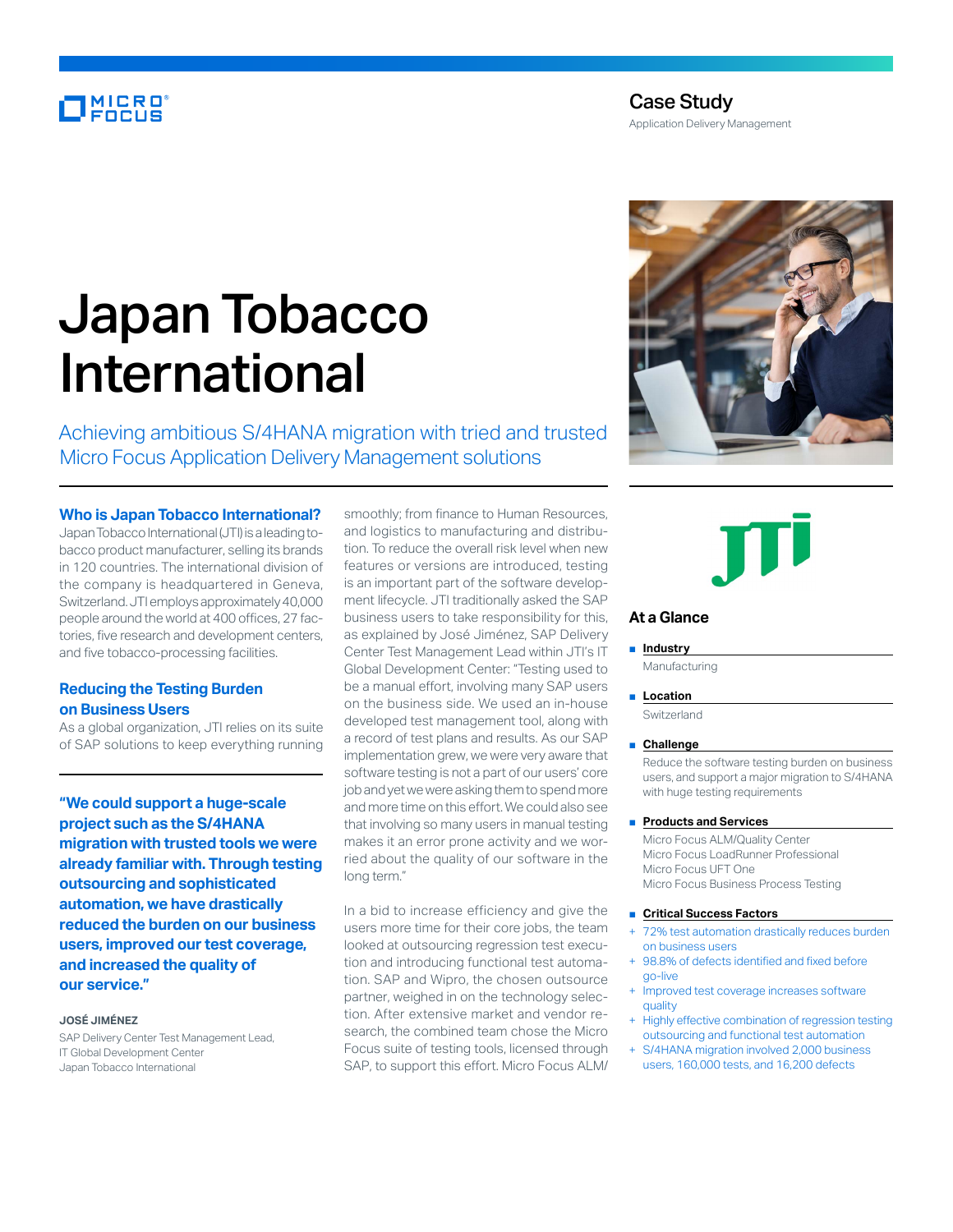Quality Center was implemented as the central test repository, with Micro Focus LoadRunner Professional deployed for performance testing, Micro Focus UFT One for functional testing, and Micro Focus Business Process Testing (BPT) to accelerate functional test automation.

# **Moving from Business User Testing to Outsourced and Automated Testing**

The new test suite covered all relevant JTI business processes and even though business users were still key to the success, the new process drastically reduced their time involved. "ALM/Quality Center tracks and manages the entire testing process and defects for us, and we introduced automation for 72 percent of all test cases," says José. "Business users don't need to execute the tests themselves anymore, but through an automated process they review and approve the test results before the SAP release go-live. We saw an immediate productivity improvement with our business users spending 68 percent less time on their testing activities. Over the next couple of years, we refined and automated our testing processes even further, and saw another 65 percent improvement against the new baseline numbers. This time saving means the users can focus on their core job functions."

The integration between the Micro Focus solutions makes it far easier to create test plans, assign testers, set deadlines, execute the automated test scripts, and record the results for each test. Stakeholder feedback was overwhelmingly positive with comments such as: "Great tool!"

# **Smooth S/4HANA Migration— Huge Undertaking Supported by Micro Focus Solutions**

This level of automation became especially important when JTI made the strategic

decision to migrate its SAP environment to SAP S/4HANA, an ERP solution with built-in intelligent technologies, including AI, machine learning, and advanced analytics. These capabilities align with JTI's ambition to transform its business and become more agile and flexible. This huge undertaking involved all business and IT functions within JTI and it would be a real test for the Micro Focus suite of solutions.

Micro Focus was able to offer a more flexible license agreement, better suited to the scale of the SAP S/4HANA testing effort, which led to the direct partnership between JTI and Micro Focus. The testing project, managed through ALM/Quality Center, involved over 2,000 JTI people from all 120 operating countries, to cover all legal entities. In Madrid, the team introduced a purpose-built campus facility where testers from all over the world worked during a two-month period. ALM/Quality Center recorded a peak activity of over 600 concurrent users, not surprising when you imagine that almost 160,000 functional tests were executed. User Acceptance Testing (UAT) required the most testers and test runs –however it is essential to the success of any major project related to core business systems. Through the testing process 16,200 defects were reported with over 98 percent of them fixed before the new solution went into production.

When asked how the SAP S/4HANA migration might have been managed without the support of Micro Focus solutions, José says: "All IT projects within JTI are driven by business requirements. Moving to S/4HANA had very clear benefits and so the migration would have happened, but without the Micro Focus solutions our test coverage would not have been as extensive and fewer defects would have been caught before production. Teams would have managed the testing effort through spreadsheets and emails which is inherently error prone and higher risk, so we were grateful

that we already had experience with an integrated set of enterprise-ready testing solutions to support us. The direct collaboration with Micro Focus really helped our productivity. We were impressed with the level of support we received."

## **Defining a New Regression Test Scope with Micro Focus**

Almost as soon as the S/4HANA environment went live the world was hit with COVID-19, and JTI was forced to change its traditional working practices quite drastically, in line with many companies around the world. ALM/Quality Center and its ecosystem of Micro Focus testing solutions enable effective remote team collaboration regardless of location and time zones. José was pleased to report that there was no disruption at all during the pandemic, and in fact, it showcased to management that there is a more efficient and agile way of working throughout the software development organization.

After the successful go-live of S/4HANA, the team's attention turned to preparing for the annual SAP upgrade process. "S/4HANA is a very different and new environment, so the majority of our existing test scenarios and processes no longer applied, and we used ALM/Quality Center to define a new regression test scope," comments José. "We carefully analyzed and selected 5,000 tests that were adapted to work in our S/4HANA environment. The test execution was outsourced, and we worked closely with Wipro testers in India on a mix of automated and manual test execution. We received reports for 170 defects which we visualized on a heatmap we created on top of ALM/Quality Center with Microsoft Power BI. This was really helpful for us as it clearly showed the urgency and severity of each defect and its potential impact on our users, focusing and prioritizing the resolution process."